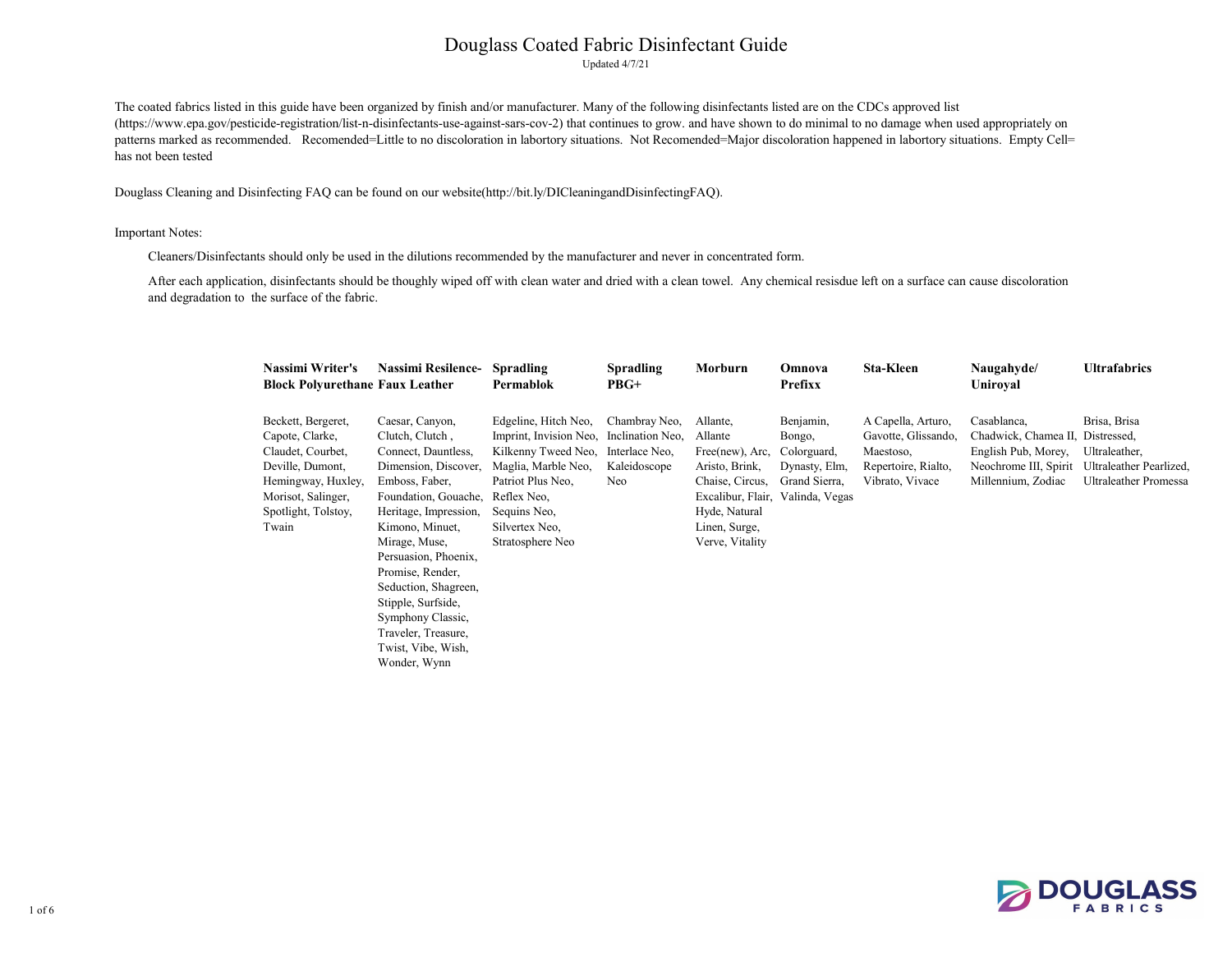| <b>Disinfectant Name</b>                                                                        | Nassimi Writer's Block Nassimi Resilence-<br>Polyurethane | <b>Faux Leather</b> | <b>Spradling Permablok</b> | <b>Spradling PBG+</b> Morburn |             | <b>Omnova Prefixx Sta-Kleen</b> |             | Naugahyde/ Uniroyal | <b>Ultrafabrics</b> |
|-------------------------------------------------------------------------------------------------|-----------------------------------------------------------|---------------------|----------------------------|-------------------------------|-------------|---------------------------------|-------------|---------------------|---------------------|
| 303 Fabric/vinyl cleaner (dilution 1/2 cup (4 oz) in 1                                          |                                                           |                     | Recommended                | Recommended                   |             |                                 |             |                     |                     |
| gallon water)<br>3MTM Neutral Cleaner 23L                                                       |                                                           |                     |                            |                               |             |                                 |             |                     | Recommended         |
| 3M™ Neutral Cleaner 3L                                                                          |                                                           |                     |                            |                               |             |                                 |             |                     | Recommended         |
| 3M™ Neutral Quat Disinfectant Cleaner Concentrate<br>23A                                        |                                                           |                     |                            |                               |             | Recommended                     |             |                     |                     |
| A & G Boat Wash & multipurpose cleaner (6:1)<br>dilution)                                       |                                                           |                     | Recommended                | Recommended                   |             |                                 |             |                     |                     |
| Accel (Concentrate) Disinfectant Cleaner                                                        | Recommended                                               | Recommended         |                            |                               |             |                                 |             |                     |                     |
| Accel TB Wipes                                                                                  | Recommended                                               | Recommended         |                            |                               |             |                                 |             |                     | Recommended         |
| AF3 Germicidal Disposable Wipe                                                                  |                                                           |                     |                            |                               |             |                                 |             |                     |                     |
| Agar Powerquat                                                                                  |                                                           |                     |                            |                               |             | Recommended                     |             |                     |                     |
| All Purpose Vinyl Cleaner                                                                       |                                                           |                     | Recommended                | Recommended                   |             |                                 |             |                     |                     |
| AVISTAT-D™ Ready to use Spray Disinfectant<br>Cleaner                                           |                                                           |                     |                            |                               |             | Recommended                     |             |                     |                     |
| Babe's Boat Care Wash (dilution: 1 oz per gallon of<br>water)                                   |                                                           |                     | Recommended                | Recommended                   |             |                                 |             |                     |                     |
| Bio Kleen Amazing (dilution: 6 oz per gallon of<br>water)                                       |                                                           |                     | Recommended                | Recommended                   |             |                                 |             |                     |                     |
| <b>Biotrol™ Birex®</b>                                                                          |                                                           |                     |                            |                               |             | Recommended                     |             |                     | Recommended         |
| Biotrol Opti-Cide 3® Wipes                                                                      |                                                           |                     |                            |                               |             | Recommended                     |             |                     |                     |
| <b>Birex SE Disinfectant</b>                                                                    | Recommended                                               | Recommended         |                            |                               |             |                                 |             |                     |                     |
| Bleach-rite Disinfecting Spray With Bleach                                                      |                                                           |                     |                            |                               | Recommended | Recommended                     |             |                     |                     |
| Cavicide™                                                                                       |                                                           |                     |                            |                               |             | Recommended                     |             |                     | Recommended         |
| Cavicide 1 <sup>™</sup>                                                                         |                                                           |                     |                            |                               |             | Recommended                     |             |                     |                     |
| CaviCide AF <sup>™</sup>                                                                        |                                                           |                     |                            |                               |             | Recommended                     |             |                     |                     |
| Caviwipes 1                                                                                     | Recommended                                               | Recommended         |                            |                               |             |                                 |             |                     | Recommended         |
| Caviwipes XL packed                                                                             |                                                           |                     | Recommended                | Recommended                   |             |                                 |             |                     |                     |
| Citrace Germicide                                                                               | Recommended                                               | Recommended         |                            |                               |             |                                 |             |                     |                     |
| Clorox Broad Spectrum Quaternary Disinfectant<br>Cleaner                                        |                                                           |                     |                            |                               |             | Recommended                     |             |                     |                     |
| Clorox Commercial Solutions® Hydrogen Peroxide Recommended<br><b>Cleaner Disinfectant</b>       |                                                           | Recommended         |                            |                               | Recommended | Recommended                     | Recommended |                     |                     |
| Clorox Commercial Solutions® Hydrogen Peroxide Recommended<br><b>Cleaner Disinfectant Wipes</b> |                                                           | Recommended         |                            |                               |             | Recommended                     | Recommended |                     |                     |
|                                                                                                 |                                                           |                     |                            |                               |             |                                 |             |                     |                     |
| $2$ of 6                                                                                        |                                                           |                     |                            |                               |             |                                 |             |                     | <b>DOUGLASS</b>     |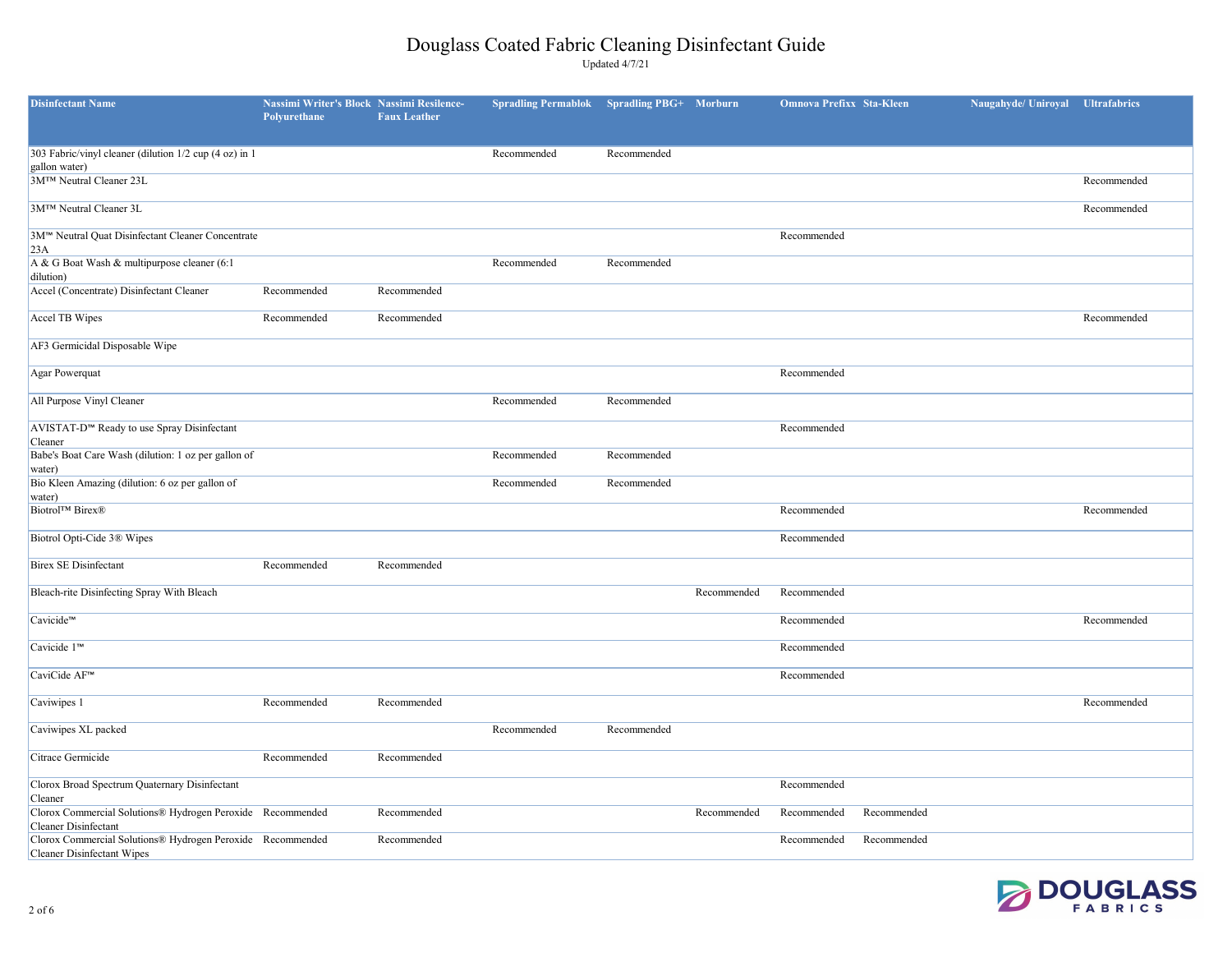

| <b>Disinfectant Name</b>                                       | <b>Nassimi Writer's Block</b><br>Polyurethane | <b>Nassimi Resilence-</b><br><b>Faux Leather</b> | <b>Spradling Permablok</b> | <b>Spradling PBG+</b> | <b>Morburn</b> | <b>Omnova Prefixx Sta-Kleen</b> |             | Naugahyde/ Uniroyal | <b>Ultrafabrics</b> |
|----------------------------------------------------------------|-----------------------------------------------|--------------------------------------------------|----------------------------|-----------------------|----------------|---------------------------------|-------------|---------------------|---------------------|
| Clorox <sup>®</sup> Disinfecting Wipes                         | Recommended                                   | Recommended                                      |                            |                       |                | Recommended                     |             |                     | Recommended         |
| Clorox Fuzion                                                  |                                               |                                                  | Recommended                | Recommended           |                |                                 |             |                     |                     |
| Clorox® Healthcare Bleach Germicidal Cleaner                   |                                               |                                                  |                            |                       |                | Recommended                     |             |                     | Recommended         |
| Clorox Healthcare® Bleach Germicidal Wipes                     | Recommended                                   | Recommended                                      | Recommended                | Not Recommended       |                | Recommended                     |             |                     | Recommended         |
| Clorox Healthcare® VersaSure® Cleaner<br>Disinfection Wipes    |                                               |                                                  |                            |                       |                | Recommended                     | Recommended |                     |                     |
| Clorox® Dispatch Hospital Center                               |                                               |                                                  |                            |                       |                |                                 |             |                     | Recommended         |
| Crystal Simple Green - dilution 1:30                           |                                               |                                                  | Recommended                | Recommended           |                |                                 |             |                     |                     |
| Coverage Pluse Germicidal Wipes                                |                                               |                                                  | Recommended                | Recommended           |                |                                 |             |                     |                     |
| Diluted Bleach (1:10)                                          | Recommended                                   | Recommended                                      |                            |                       |                |                                 |             | Recommended         | Recommended         |
| Diluted Bleach (1:9)                                           |                                               |                                                  |                            |                       | Recommended    | Recommended                     |             |                     |                     |
| Diluted Bleach (1:5)                                           |                                               |                                                  |                            |                       |                | Recommended                     | Recommended |                     | Recommended         |
| Dispatch (1:10 Dilution)                                       |                                               |                                                  | Recommended                | Recommended           |                |                                 |             |                     |                     |
| Dispatch ® Hospital Cleaner Disinfectant towels<br>with bleach |                                               |                                                  |                            |                       | Recommended    |                                 |             |                     |                     |
| Diversey Accel INTERVention Wipes                              |                                               |                                                  |                            |                       |                | Recommended                     |             |                     |                     |
| Diversey Avert Sporicidal Disinfectant Cleaner                 |                                               |                                                  |                            |                       |                | Recommended                     |             |                     |                     |
| Ducky All Purpose cleaner                                      |                                               |                                                  | Recommended                | Not Recommended       |                |                                 |             |                     |                     |
| Ecolab® Asepticare® TB +II                                     |                                               |                                                  | Recommended                | Recommended           |                | Recommended                     |             |                     | Recommended         |
| Ecolab <sup>®</sup> Discide <sup>®</sup>                       |                                               |                                                  |                            |                       |                |                                 |             |                     | Recommended         |
| Ecolab Peroxide Multi-Surface Cleaner and<br>Disinfectant      |                                               |                                                  |                            |                       |                | Recommended                     |             |                     |                     |
| <b>ERC</b> Performance Wipes                                   |                                               |                                                  |                            |                       |                | Recommended                     |             |                     |                     |
| Ethanol 75%/Water 25% Disinfectant                             |                                               |                                                  |                            |                       |                | Recommended                     |             |                     |                     |
| EvaClean PURTABS                                               |                                               |                                                  |                            |                       |                | Recommended                     |             |                     |                     |
| <b>EZ Kill Wipes</b>                                           | Recommended                                   | Recommended                                      |                            |                       |                | Recommended                     |             |                     |                     |
| Fade-A-Dyne                                                    | Recommended                                   | Recommended                                      |                            |                       |                |                                 |             |                     |                     |
| Fantastik®                                                     | Recommended                                   | Recommended                                      | Recommended                | Recommended           |                |                                 |             |                     | Recommended         |
| Formula 409 <sup>®</sup>                                       | Recommended                                   | Recommended                                      | Recommended                | Recommended           |                | Recommended                     |             |                     | Recommended         |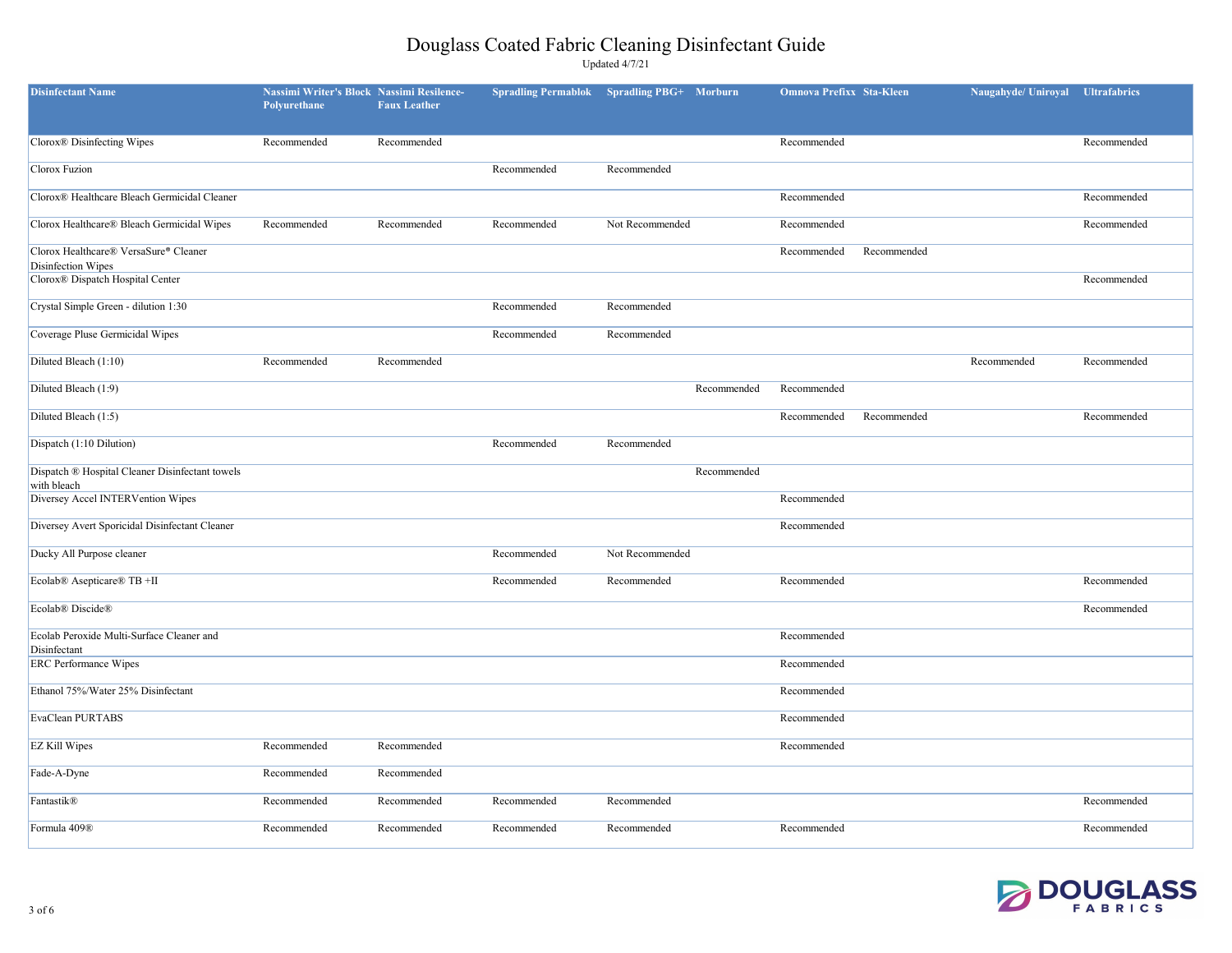

| <b>Disinfectant Name</b>                                     | <b>Nassimi Writer's Block Nassimi Resilence-</b><br>Polyurethane | <b>Faux Leather</b> | <b>Spradling Permablok</b> | <b>Spradling PBG+</b> Morburn |             | <b>Omnova Prefixx Sta-Kleen</b> | Naugahyde/ Uniroyal Ultrafabrics |             |
|--------------------------------------------------------------|------------------------------------------------------------------|---------------------|----------------------------|-------------------------------|-------------|---------------------------------|----------------------------------|-------------|
| Glance NA diluted (1:50 water)                               |                                                                  |                     | Recommended                | Recommended                   |             |                                 |                                  |             |
| GP Forward Diluted (1:64 water)                              |                                                                  |                     | Recommended                | Recommended                   |             |                                 |                                  |             |
| Greenworks All Purpose Cleaner                               | Recommended                                                      | Recommended         |                            |                               |             |                                 |                                  |             |
| HaloMist                                                     |                                                                  |                     |                            |                               |             |                                 |                                  |             |
| Hydrogen Peroxide (3%)                                       |                                                                  |                     |                            |                               | Recommended |                                 |                                  | Recommended |
| Hydrogen Peroxide Cleaner Disinfectant Wipes                 |                                                                  |                     | Recommended                | Recommended                   |             |                                 |                                  |             |
| Isopropyl Alcohol (70%)                                      | Recommended                                                      | Recommended         |                            |                               | Recommended | Recommended                     |                                  | Recommended |
| Lysol® Foaming disinfectant cleaner                          | Recommended                                                      | Recommended         | Recommended                | Recommended                   |             |                                 |                                  |             |
| Lysol® Disinfectant Spray                                    | Recommended                                                      | Recommended         |                            |                               |             |                                 |                                  |             |
| Lysol® Disinfecting Wipes (All Scents)                       |                                                                  |                     |                            |                               |             |                                 |                                  | Recommended |
| King Research Barbicide Disinfecting Wipes                   |                                                                  |                     |                            |                               |             | Recommended                     |                                  |             |
| McKesson Disposable Germicidal Surface Wipes                 |                                                                  |                     |                            |                               |             | Recommended                     |                                  |             |
| McKesson Pro-Tech RTU Disinfectant Cleaner                   |                                                                  |                     |                            |                               |             | Recommended                     |                                  |             |
| Micro-Scientific Opti-Cide Max Wipes Disinfectant<br>Cleaner |                                                                  |                     |                            |                               |             | Recommended                     |                                  |             |
| Neutral Disinfectant Cleaner                                 | Recommended                                                      | Recommended         |                            |                               |             |                                 |                                  |             |
| Nu-Kleen All Argo                                            |                                                                  |                     |                            |                               |             | Recommended                     |                                  |             |
| Oasis $146$                                                  | Recommended                                                      | Recommended         |                            |                               |             |                                 |                                  |             |
| Oasis Quat 144                                               | Recommended                                                      | Recommended         |                            |                               |             |                                 |                                  |             |
| OPTIM 1 Wipes                                                |                                                                  |                     |                            |                               |             | Recommended                     |                                  |             |
| OPTIM 33TB                                                   | Recommended                                                      | Recommended         |                            |                               |             | Recommended                     |                                  |             |
| Oxivir <sup>®</sup> 1 RTU                                    |                                                                  |                     |                            |                               |             | Recommended                     |                                  |             |
| Oxivir <sup>®</sup> Five 16                                  |                                                                  |                     |                            |                               |             | Recommended                     |                                  |             |
| $Oxivir$ <sup>®</sup> TB                                     | Not Recommended                                                  | Recommended         | Recommended                | Not Recommended               |             | Recommended                     |                                  |             |
| Oxycide Daily Disinfectant Cleaner                           | Recommended                                                      | Recommended         |                            |                               |             | Recommended                     |                                  | Recommended |
| Oxycide Diluted-3 oz/gl in water                             |                                                                  |                     | Recommended                | Recommended                   |             |                                 |                                  |             |
| Palermo Healthcare DisCide® Ultra Disinfecting<br>Spray      |                                                                  |                     |                            |                               |             |                                 |                                  |             |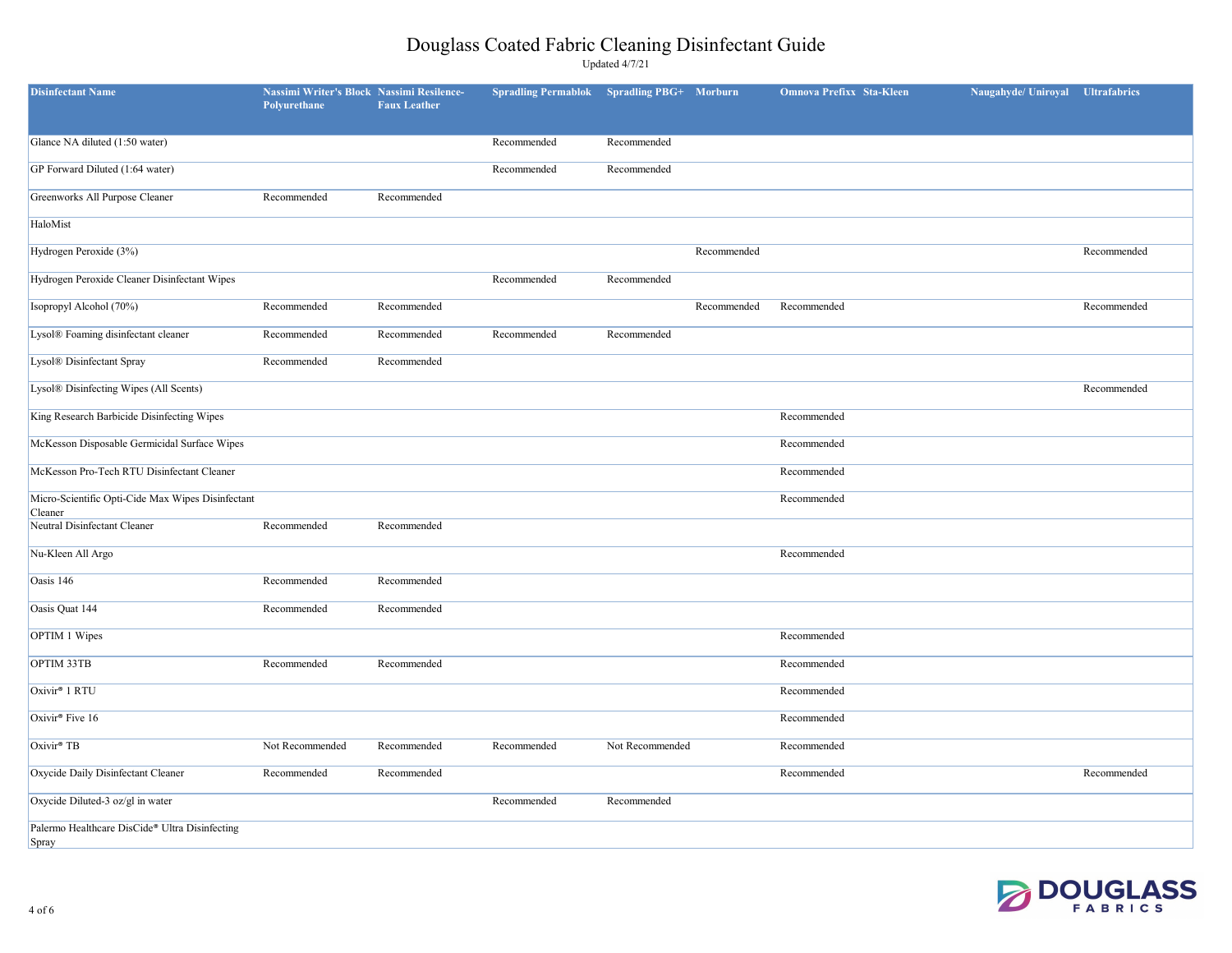| augahyde/ Uniroyal Ultrafabrics |             |
|---------------------------------|-------------|
|                                 |             |
|                                 |             |
|                                 | Recommended |
|                                 |             |
|                                 |             |
|                                 |             |
|                                 |             |
|                                 |             |
|                                 |             |
|                                 |             |
|                                 |             |
|                                 |             |
|                                 |             |
|                                 | Recommended |
|                                 |             |
|                                 |             |
|                                 |             |
|                                 |             |
|                                 |             |
|                                 |             |
|                                 |             |
|                                 |             |
|                                 |             |
|                                 |             |
|                                 |             |
|                                 |             |
|                                 |             |
|                                 |             |



| <b>Disinfectant Name</b>                                                                 | Nassimi Writer's Block Nassimi Resilence-<br>Polyurethane | <b>Faux Leather</b> | <b>Spradling Permablok</b> Spradling PBG+ Morburn |             | <b>Omnova Prefixx Sta-Kleen</b> | Naugahyde/ Uniroyal | <b>Ultrafabrics</b> |
|------------------------------------------------------------------------------------------|-----------------------------------------------------------|---------------------|---------------------------------------------------|-------------|---------------------------------|---------------------|---------------------|
| PDI Sani-Cloth HB                                                                        | Recommended                                               | Recommended         |                                                   |             | Recommended                     |                     |                     |
| PDI® Sani-Cloth® Plus                                                                    | Not Recommended                                           | Not Recommended     |                                                   |             | Recommended                     |                     | Recommended         |
| PortionPak <sup>®</sup> Germicidal Cleaner                                               |                                                           |                     |                                                   |             | Recommended                     |                     |                     |
| Perisept                                                                                 | Recommended                                               | Recommended         |                                                   |             |                                 |                     |                     |
| Precise QTB Spray                                                                        |                                                           |                     |                                                   |             | Recommended                     |                     |                     |
| PROCHEM <sup>®</sup> Oxy Plus                                                            |                                                           |                     |                                                   |             | Recommended                     |                     |                     |
| Purell Food Service Sanitizer                                                            | Recommended                                               | Recommended         |                                                   |             |                                 |                     |                     |
| Purell Healthcare Surface Disinfectant                                                   |                                                           |                     |                                                   |             | Recommended                     |                     |                     |
| Purell Multi Surface Disinfectant                                                        |                                                           |                     |                                                   |             | Recommended                     |                     |                     |
| Reprosolv - Dilution 1/40                                                                |                                                           |                     | Recommended                                       | Recommended |                                 |                     |                     |
| Sanicloth AF3                                                                            | Recommended                                               | Recommended         | Recommended                                       | Recommended | Recommended                     |                     |                     |
| Sani-cloth Gernicidal Wipe                                                               | Recommended                                               | Recommended         |                                                   |             |                                 |                     |                     |
| Sani-Cloth Bleach Germicidal Disposable Wipe                                             | Not Recommended                                           | Not Recommended     |                                                   |             |                                 |                     | Recommended         |
| Sani-Cloth Prime Germicidal Disposable Wipe                                              |                                                           |                     |                                                   |             | Recommended                     |                     |                     |
| Sani-HyPerCide™ Germicidal Spray                                                         |                                                           |                     |                                                   |             | Recommended                     |                     |                     |
| Sani-Prime® Germicidal Spray                                                             |                                                           |                     |                                                   |             | Recommended                     |                     |                     |
| Sani-Professional® Cleaning & Degreasing Multi-                                          |                                                           |                     |                                                   |             | Recommended                     |                     |                     |
| Surface Wipes<br>Sani-Professional <sup>®</sup> Multi Surface Wipes                      | Recommended                                               | Recommended         |                                                   |             | Recommended                     |                     |                     |
| Sani-Professional® No-Rinse Sanitizing Multi-                                            |                                                           |                     |                                                   |             | Recommended                     |                     |                     |
| Surface Wipes<br>Sani-Professional <sup>®</sup> Table Turners Wipes                      | Recommended                                               | Recommended         |                                                   |             |                                 |                     |                     |
| SaniZide Plus                                                                            | Recommended                                               | Recommended         |                                                   |             | Recommended                     |                     |                     |
| Simple Green                                                                             | Recommended                                               | Recommended         | Recommended                                       | Recommended |                                 |                     |                     |
| Shockwave RTU Disinfectant & Cleaner                                                     |                                                           |                     |                                                   |             | Recommended                     |                     |                     |
| Sodium Hypochlorite Disinfectant Cleaner-Dilution:                                       |                                                           |                     | Recommended                                       | Recommended |                                 |                     |                     |
| $0.5$ oz/quart water<br>Spartan Clean On The Go 10 Super HDQ L                           |                                                           |                     |                                                   |             | Recommended                     |                     |                     |
| Disinfectant Cleaner<br>STERI-7 XTRA CONCENTRATE (recommended<br>dilution ratio $1:10$ ) |                                                           |                     |                                                   |             | Recommended                     |                     |                     |